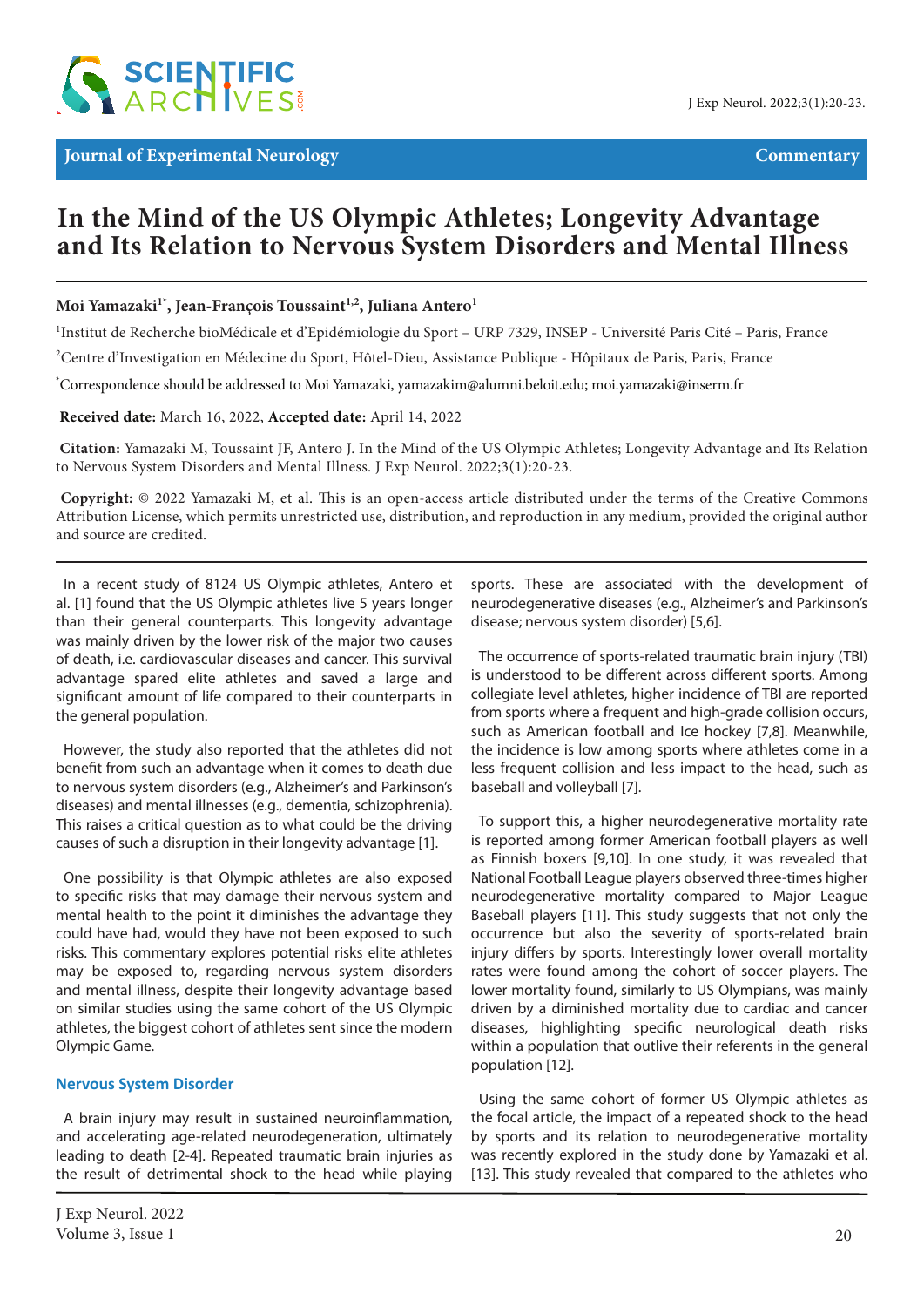*Yamazaki M, Toussaint JF, Antero J. In the Mind of the US Olympic Athletes; Longevity Advantage and Its Relation to Nervous System Disorders and Mental Illness. J Exp Neurol. 2022;3(1):20-23.*

participated in sports where the repeated shock to the head is presumably the lowest (e.g. swimming and athletics), athletes who engaged in sports with the highest presumed risk (e.g. collision sports such as boxing, rugby and ice hockey) had three times higher rate of neurodegenerative death [13]. The authors also found that the athletes in collision sports - the most exposed to repeated shocks to the head - lost small yet noteworthy years of life (-0.6 year, CI95: -1.16 to -0.06) from neurodegenerative diseases when compared to the general population. Conversely, the athletes enduring a moderate to the lowest risk gained 0.4 (CI95: 0.26 to 0.54) to 0.09 (CI95: -0.09 to 0.28) year until age 90 only from avoiding neurodegenerative deaths [13]. The study concluded that the risk exposure to repeated shocks differs by sports events; collision sports having worse consequences, since this risk may partially jeopardize the longevity advantage that toplevel athletes benefit.

The potential consequences of repeated shocks on the head may go beyond nervous system; it is also associated with mental health issues in the long-term Kerr et al. [14]. found that the prevalence of depression was 2.4 times higher among the retired collegiate level athletes whom reported more than three concussions (as the result of significant shock on the head while playing sports) during their career than those reported zero [14]. Another study reported the risk of manifesting a form of common mental disorders (e.g. anxiety and depression) was 5.2 times higher among professional male rugby, ice hockey, and soccer players reporting six or more concussions during their career compared to those with no such harm [15]. Similar results were obtained from the German female professional soccer players [16].

# **Mental Illness**

Severe mental illness is associated with premature death [17]. People suffering from severe mental illness tend to be physically inactive, smoke, binge drink, and may experience side effects of psychiatric medications that make them more vulnerable to cardiovascular, respiratory and infectious diseases, diabetes, and hypertension as well as suicide [17,18]. A Danish study sampling the general population, reported that the life expectancy of those diagnosed with any mental disorder was shortened by 7.9 (female) to 11.2 (male) years [19]. The study also reported that two major mental disorders contributed a striking life-years loss; 6.4 (female) to 8.3 (male) years from major depressive disorder, and 6.3 (female) to 7.5 (male) years from anxiety disorders [19].

Chronic psychological stress can lead to developing mental illness [20]. Olympic athletes are likely to be exposed to highlevel pressure to excess fear of failing, while expected to be tough and resilient [21]. In addition to such stresses, additional stresses can contribute to developing mental disorders. The prevalence of eating disorders is higher in sports that require athletes to remain in lean body shapes, such as figure skating [21].

Combined with poor coping strategies, athletes are not strangers to mental illness. Furthermore, changes athletes face upon retirement may prolong or even worsen such conditions [21]. One study reported that as high as 46.4% of Australian athletes ( $N = 224$ ; a mixed sample) met the clinical cut-off for a diagnosable mental health disorder [22]. The mental ill-health of athletes may be severe enough to diminish their longevity advantage.

To examine the potential association, Duncombe et al. [23] also investigated former US Olympians where they found a 32% reduction in mortality rate from any mental disorders, when compared to the general population. This resulted in a gain of 0.21 (CI95: 0.14 to 0.29) year of life from avoiding death due to self-harm, anxiety, and depression, and 0.12 (CI95: 0.08 to 0.15) year from avoiding death due to substance abuse and eating disorders if the Olympians had perceived the same mortality rate of the general population [23].

Neurodegenerative diseases greatly decrease the quality of life of those affected; the diseases' slow yet inevitable progression that results in loss of physical and cognitive function creates a profound psychological distress [24]. Indeed, depressive symptoms are frequently observed in populations with neurodegenerative diseases, which put them at higher risk of suicide [24,25]. In some studies, such an elevated risk is reported to be as high as 20 times, compared to the general population [24,26]. Based on these observations as well as the findings of the Yamazaki study, higher mortality rate and loss in years of life from mental illness could be expected in the US Olympic athlete cohort, yet, such an association was not found in Duncombe paper, and was not explored in Yamazaki paper. To the best of our knowledge, there are no reported associations between neurodegenerative disorders and incidence of suicidality among elite athletes.

All three articles analyzed here emphasize the lack of data and studies on the longevity of female athletes in particular. Indeed, it is one of the biases which may be hindering the true impact of certain sports risks that negatively affect highlevel athletes' longevity advantage. Female athletes represent no more than 30% of the Olympic athlete cohorts from other longevity studies around the world and are responsible for an even smaller proportion of deaths, or not included in the cohort at all [13,23,27-32].

Multiple studies have reported that higher incidence and prevalence rates are observed in both sports-related traumatic brain injury and mental illness among female athletes [7,22,33]. Thus, having a larger number of female athletes in the cohort is especially important in this context. We hence encourage future studies to have larger cohorts of female athletes in order to understand the trend in cause-specific mortality and overall longevity.

Nevertheless, the focal article and the Yamazaki paper together highlight the potential permanent damage on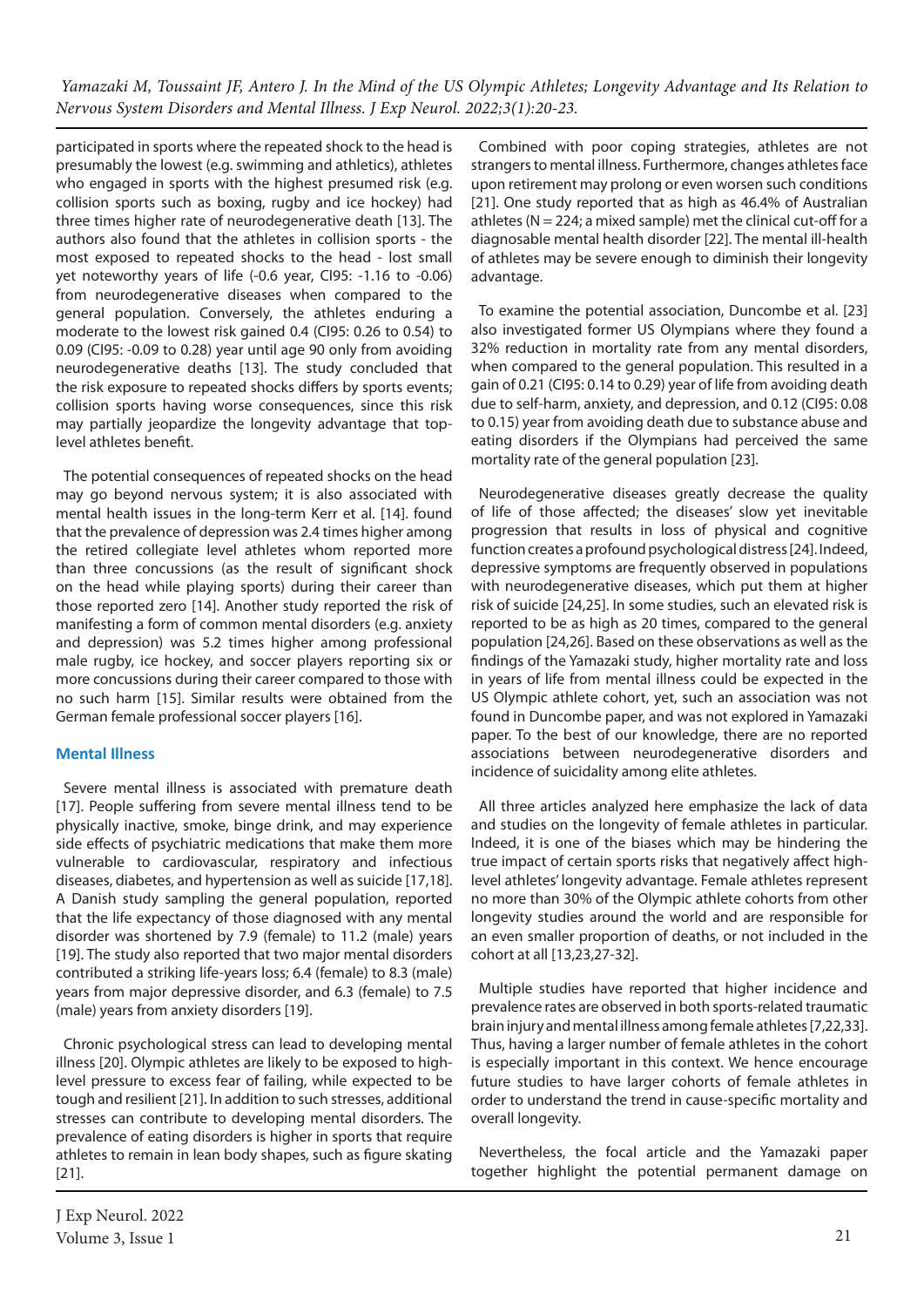*Yamazaki M, Toussaint JF, Antero J. In the Mind of the US Olympic Athletes; Longevity Advantage and Its Relation to Nervous System Disorders and Mental Illness. J Exp Neurol. 2022;3(1):20-23.*

nervous system disorders in collision sports. This brings a great significance into the field of sports from the perspective of public health. It raises the concern of long-term consequences of repeated shocks on the head that occur during practice and matches in underrepresented sports such as judo for example. This commentary thus calls for scientists, policymakers, and those involved in sports to come together, encourage clinical studies and implement evidence-based prevention guidelines as well as protocols to protect athletes, elite and non-elite, from damaging effects.

At last, driving causes of disruption in cause-specific longevity advantage of the US Olympic athletes remain underinvestigated. It was hypothesized that certain risks associated with nervous system disorders and mental illness may be severe enough to cause such a disruption. By analyzing two additional studies investigating the cohort of US Olympic athletes, two propositions can be made: 1) the diminished longevity advantage from nervous system disorders could be associated with the repeated shocks to the head while playing sports where high-grade collision frequently occur, and 2) the risk factors of developing mental illness may however not have enough magnitude to disrupt the global advantage elite athletes benefit as a defined population. Future studies should focus on larger cohorts of female athletes. and safer practices to protect athletes from collisions sports from longterm consequences should be encouraged. In addition to safer practices, routine screening of sports-related TBI and the provision of proper care are recommended. The recent death of Aaron Hernandez, an NFL player, and a murder convict, brought public attention to the enormity of repeated shock to the head while playing sports. Posthumously, Hernandez was diagnosed with Chronic Traumatic Encephalopathy, a neurodegenerative disease likely caused by repetitive head trauma associated with cognitive impairment, behavioral change (violence in particular), mood disorders as well as dementia-like symptoms [34,35]. Future studies should pave a way to better understand the causalities of these kind of sequels. Although such a case may be an extreme end of the manifestations of a repetitive shock to the head while playing sports, the long-term consequences, in terms of risk of neurodegenerative death exists. Participation in sports is encouraged for healthy living, so should be a safe practice.

### **References**

1. Antero J, Tanaka H, De Larochelambert Q, Pohar-Perme M, Toussaint JF. Female and male US Olympic athletes live 5 years longer than their general population counterparts: a study of 8124 former US Olympians. British Journal of Sports Medicine. 2021 Feb 1; 55(4):206-12.

2. Sahler CS, Greenwald BD. Traumatic brain injury in sports: a review. Rehabilitation Research and Practice. 2012 Oct;2012.2012:659652.

3. Faden AI, Loane DJ. Chronic neurodegeneration after traumatic brain injury: Alzheimer disease, chronic traumatic encephalopathy,

or persistent neuroinflammation?. Neurotherapeutics. 2015 Jan;12(1):143-50.

4. Papa L, Ramia MM, Edwards D, Johnson BD, Slobounov SM. Systematic review of clinical studies examining biomarkers of brain injury in athletes after sports-related concussion. Journal of Neurotrauma. 2015 May 15;32(10):661-73.

5. Peskind ER, Brody D, Cernak I, McKee A, Ruff RL. Military-and sports-related mild traumatic brain injury: clinical presentation, management, and long-term consequences. The Journal of Clinical Psychiatry. 2013 Feb 15;74(2):11946.

6. Crane PK, Gibbons LE, Dams-O'Connor K, Trittschuh E, Leverenz JB, Keene CD, et al. Association of traumatic brain injury with late-life neurodegenerative conditions and neuropathologic findings. JAMA Neurology. 2016 Sep 1;73(9):1062-9.

7. Daneshvar DH, Nowinski CJ, McKee AC, Cantu RC. The epidemiology of sport-related concussion. Clinics in Sports Medicine. 2011 Jan 1;30(1):1-7.

8. Chandran A, Boltz AJ, Morris SN, Robison HJ, Nedimyer AK, Collins CL, et al. Epidemiology of Concussions in National Collegiate Athletic Association (NCAA) Sports: 2014/15-2018/19. The American journal of sports medicine. 2022 Feb;50(2):526-536.

9. Lehman EJ, Hein MJ, Baron SL, Gersic CM. Neurodegenerative causes of death among retired National Football League players. Neurology. 2012 Nov 6;79(19):1970-74.

10. Kettunen JA, Kujala UM, Kaprio J, Bäckmand H, Peltonen M, Eriksson JG, et al. All-cause and disease-specific mortality among male, former elite athletes: an average 50-year follow-up. British Journal of Sports Medicine. 2015 Jul 1;49(13):893-7.

11. Nguyen VT, Zafonte RD, Chen JT, Kponee-Shovein KZ, Paganoni S, Pascual-Leone A, et al. Mortality among professional Americanstyle football players and professional American baseball players. JAMA Network Open. 2019 May 3;2(5):e194223.

12. Mackay DF, Russell ER, Stewart K, MacLean JA, Pell JP, Stewart W. Neurodegenerative disease mortality among former professional soccer players. New England Journal of Medicine. 2019 Nov 7;381(19):1801-1808.

13. Yamazaki M, De Larochelambert Q, Sauliere G, Toussaint JF, Antero J. Heads-Up: Risk-Specific Neurodegenerative Mortality and Years-Saved Analysis on the US Olympian Cohort. Frontiers in Physiology. 2021 Sep 9;12:705616.

14. Kerr ZY, Evenson KR, Rosamond WD, Mihalik JP, Guskiewicz KM, Marshall SW. Association between concussion and mental health in former collegiate athletes. Injury Epidemiology. 2014 Dec;1(1):28.

15. Gouttebarge V, Aoki H, Lambert M, Stewart W, Kerkhoffs G. A history of concussions is associated with symptoms of common mental disorders in former male professional athletes across a range of sports. The Physician and Sports Medicine. 2017 Oct 2;45(4):443- 449.

16. Prien A, Feddermann-Demont N, Verhagen E, Twisk J, Junge A. Neurocognitive performance and mental health of retired female